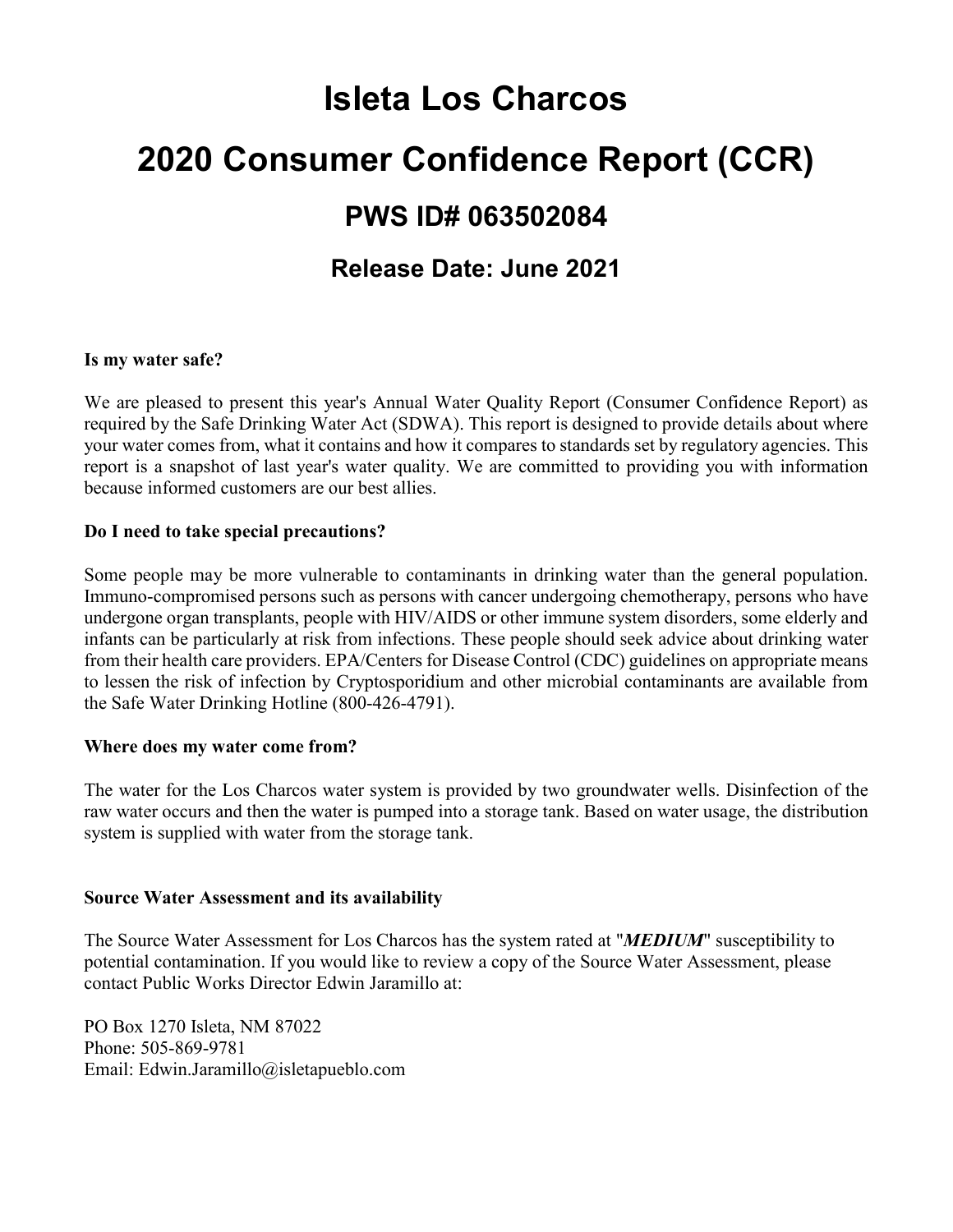#### **Why are there contaminants in my drinking water?**

Drinking water, including bottled water, may reasonably be expected to contain at least small amounts of some contaminants. The presence of contaminants does not necessarily indicate that water poses a health risk. More information about contaminants and potential health effects can be obtained by calling the Environmental Protection Agency's (EPA) Safe Drinking Water Hotline (800-426-4791). The sources of drinking water (both tap water and bottled water) include rivers, lakes, streams, ponds, reservoirs, springs and wells. As water travels over the surface of the land or through the ground, it dissolves naturally occurring minerals and, in some cases, radioactive material and can pick up substances resulting from the presence of animals or from human activity such as:

**Microbial contaminants,** such as viruses and bacteria, that may come from sewage treatment plants, septic systems, agricultural livestock operations and wildlife.

**Inorganic contaminants**, such as salts and metals, which can be naturally occurring or result from urban stormwater runoff, industrial, or domestic wastewater discharges. Oil and gas production, mining or farming.

**Pesticides and herbicides,** which may come from a variety of sources such as agriculture, urban stormwater runoff, and residential uses.

**Organic Chemical Contaminants**, including synthetic and volatile organic chemicals, which are byproducts of industrial processes and petroleum production and can also come from gas stations, urban stormwater runoff and septic systems.

**Radioactive contaminants**, which can be naturally occurring or be the result of oil and gas production and mining activities.

In order to ensure that tap water is safe to drink, EPA prescribes regulations that limit the amount of certain contaminants in water provided by public water systems. Food and Drug Administration (FDA) regulations establish limits for contaminants in bottled water which must provide the same protection for public health.

# **How can I get involved?**

The Pueblo of Isleta encourages residents to contact the Public Works Department with any questions, comments or concerns. Our office phone number is 505-869-5170.

#### **Description of Water Treatment Process**

Your water is treated by disinfection. Disinfection involves the addition of chlorine or other disinfectant to kill dangerous bacteria and microorganisms that may be in the water. Disinfection is considered to be one of the major public health advances of the 20th century.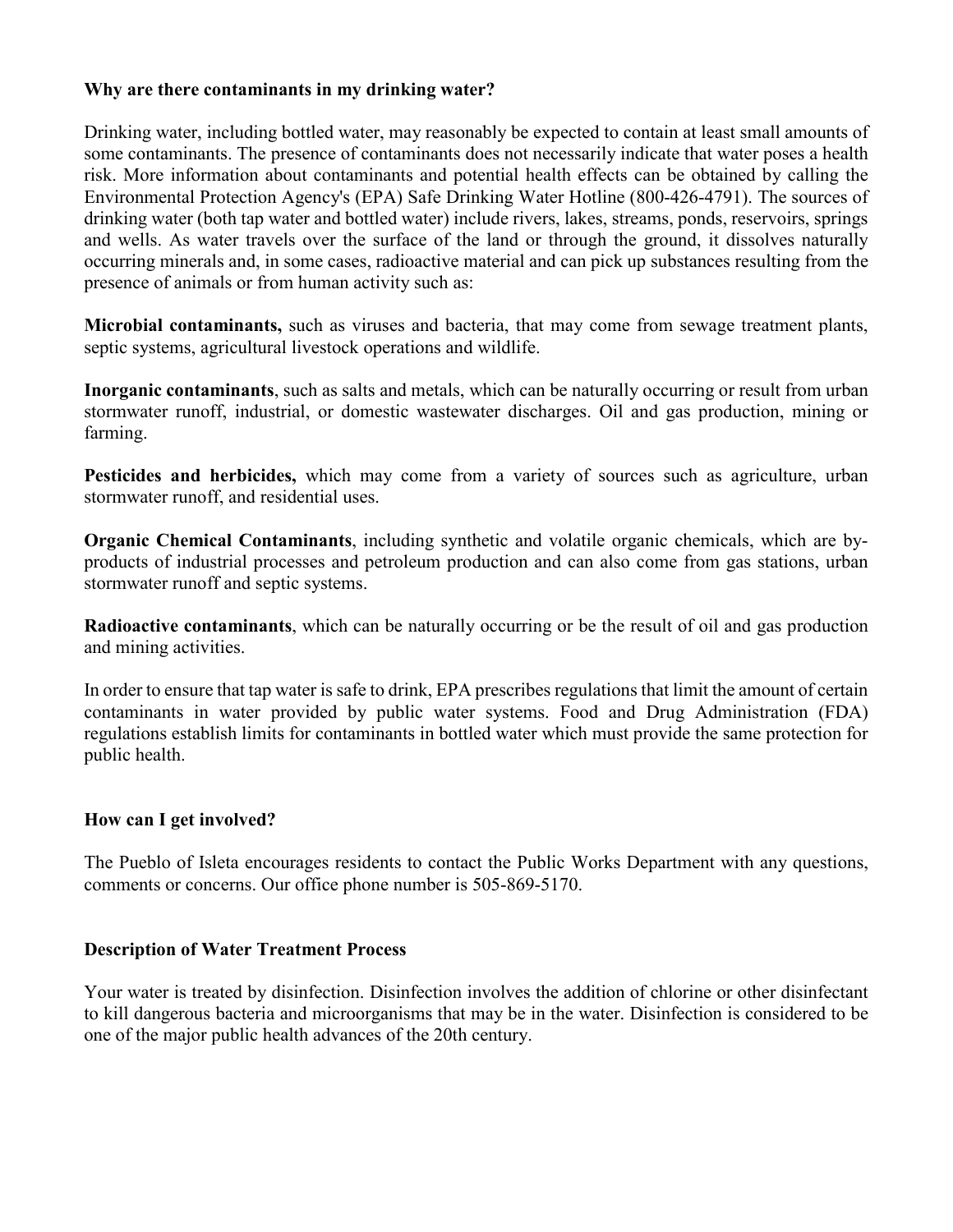# **Water Conservation Tips**

Did you know that the average U.S. household uses approximately 400 gallons of water per day or 100 gallons per person, per day? Luckily, there are many low-cost and no-cost ways to conserve water. Small changes can make a big difference - try one today and soon it will become second nature.

- Take short showers a 5 minute shower uses 4 to 5 gallons of water compared to up to 50 gallons for a bath.
- Shut off water while brushing your teeth, washing your hair or shaving and save up to 500 gallons a month.
- Use a water-efficient showerhead. They're inexpensive, easy to install and can save you up to 750 gallons a month.
- Run your clothes washer and dishwasher only when they are full. You can save up to 1,000 gallons a month.
- Water plants only when necessary.
- Fix leaky toilets and faucets. Faucet washers are inexpensive and take only a few minutes to replace. To check your toilet for a leak, place a few drops of food coloring in the tank and wait. If it seeps into the toilet bowl without flushing, you have a leak. Fixing it or replacing it with a new, more efficient model can save up to 1,000 gallons a month.
- Adjust sprinklers so only your lawn is watered. Apply water only as fast as the soil can absorb it and during the cooler parts of the day to reduce evaporation.
- Teach your kids about water conservation to ensure a future generation that uses water wisely. Make it a family effort to reduce next month's water bill!
- Visit [www.epa.gov/watersense](http://www.epa.gov/watersense) for more information.

# **Cross Connection Control Survey**

The purpose of this survey is to determine whether a cross-connection may exist at your home or business. A cross connection is an unprotected or improper connection to a public water distribution system that may cause contamination or pollution to enter the system. We are responsible for enforcing crossconnection control regulations and insuring that no contaminants can, under any flow conditions, enter the distribution system. If you have any of the devices listed below please contact us so that we can discuss the issue and if needed, survey your connection and assist you in isolating it if that is necessary.

- Boiler/ Radiant heater (water heaters not included)
- Underground lawn sprinkler system
- Pool or hot tub (whirlpool tubs not included)
- Additional source(s) of water on the property
- Decorative pond
- Watering trough

# **Source Water Protection Tips**

Protection of drinking water is everyone's responsibility. You can help protect your community's drinking water source in several ways: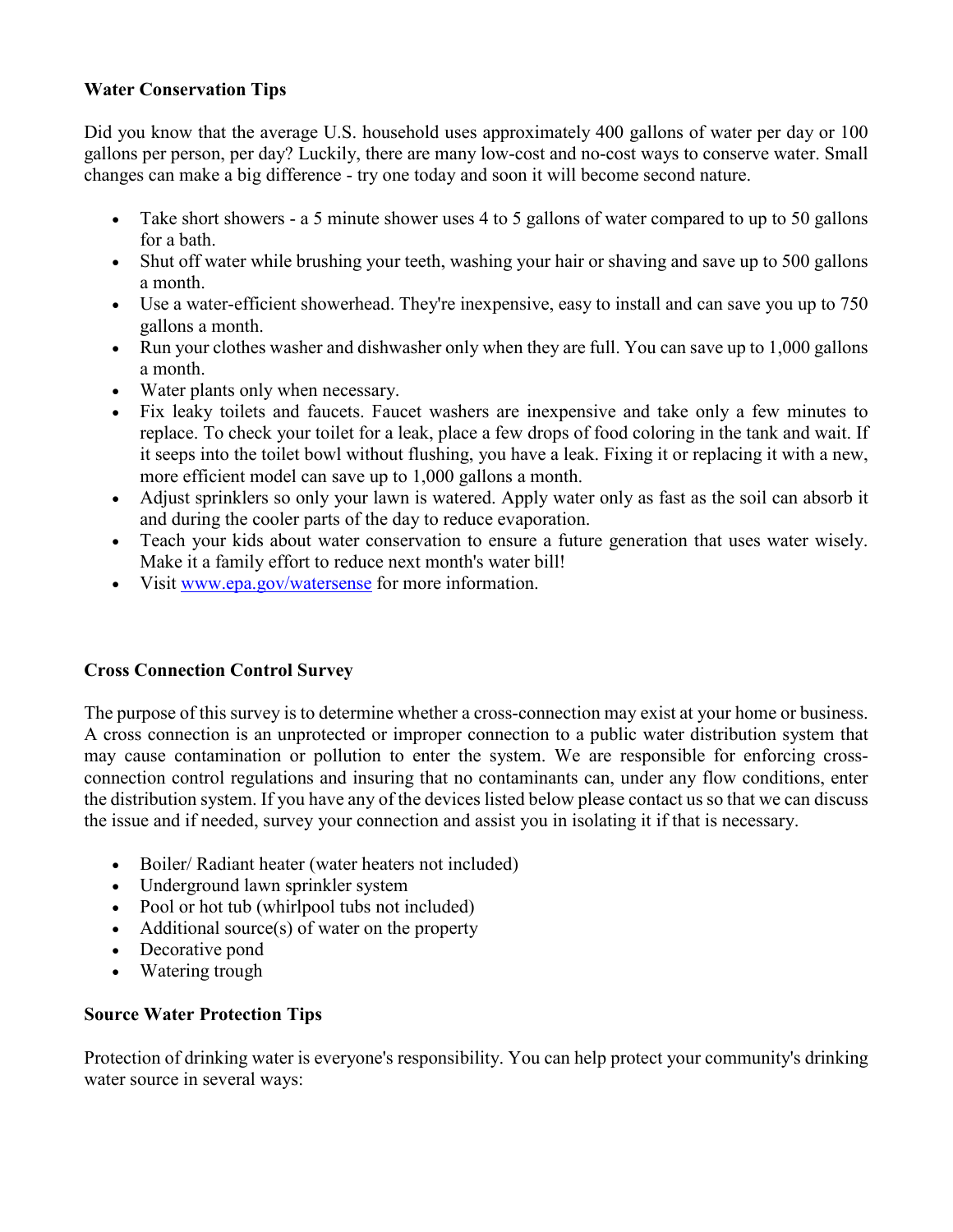- Eliminate excess use of lawn and garden fertilizers and pesticides they contain hazardous chemicals that can reach your drinking water source.
- Pick up after your pets.
- If you have your own septic system, properly maintain your system to reduce leaching to water sources or consider connecting to a public sewer system.
- Dispose of chemicals properly; take used motor oil to a recycling center.
- Volunteer in your community. Find a watershed or wellhead protection organization in your community and volunteer to help. If there are no active groups, consider starting one. Use EPA's Adopt Your Watershed to locate groups in your community, or visit the Watershed Information Network's How to Start a Watershed Team.
- Organize a storm drain stenciling project with your local government or water supplier. Stencil a message next to the street drain reminding people "Dump No Waste - Drains to River" or "Protect Your Water." Produce and distribute a flyer for households to remind residents that storm drains dump directly into your local water body.

# **Questions?**

The Pueblo of Isleta Public Works Department is available to answer any questions or concerns you have about your water. Please call our office at 505-869-5170 during regular business hours.

#### **Additional Information for Lead**

If present, elevated levels of lead can cause serious health problems, especially for pregnant women and young children. Lead in drinking water is primarily from materials and components associated with service lines and home plumbing. Pueblo of Isleta Public Works Department is responsible for providing high quality drinking water but cannot control the variety of materials used in plumbing components. When your water has been sitting for several hours, you can minimize the potential for lead exposure by flushing your tap for 30 seconds to 2 minutes before using water for drinking or cooking. If you are concerned about lead in your water, you may wish to have your water tested. Information on lead in drinking water, testing methods and steps you can take to minimize exposure is available from the Safe Drinking Water Hotline or at http://www.epa.gov/safewater/lead.

#### **Additional Information for Arsenic**

While your drinking water meets EPA's standard for arsenic, it does contain low levels of arsenic. EPA's standard balances the current understanding of arsenic's possible health effects against the costs of removing arsenic from drinking water. EPA continues to research the health effects of low levels of arsenic which is a mineral known to cause cancer in humans at high concentrations and is linked to other health effects such as skin damage and circulatory problems.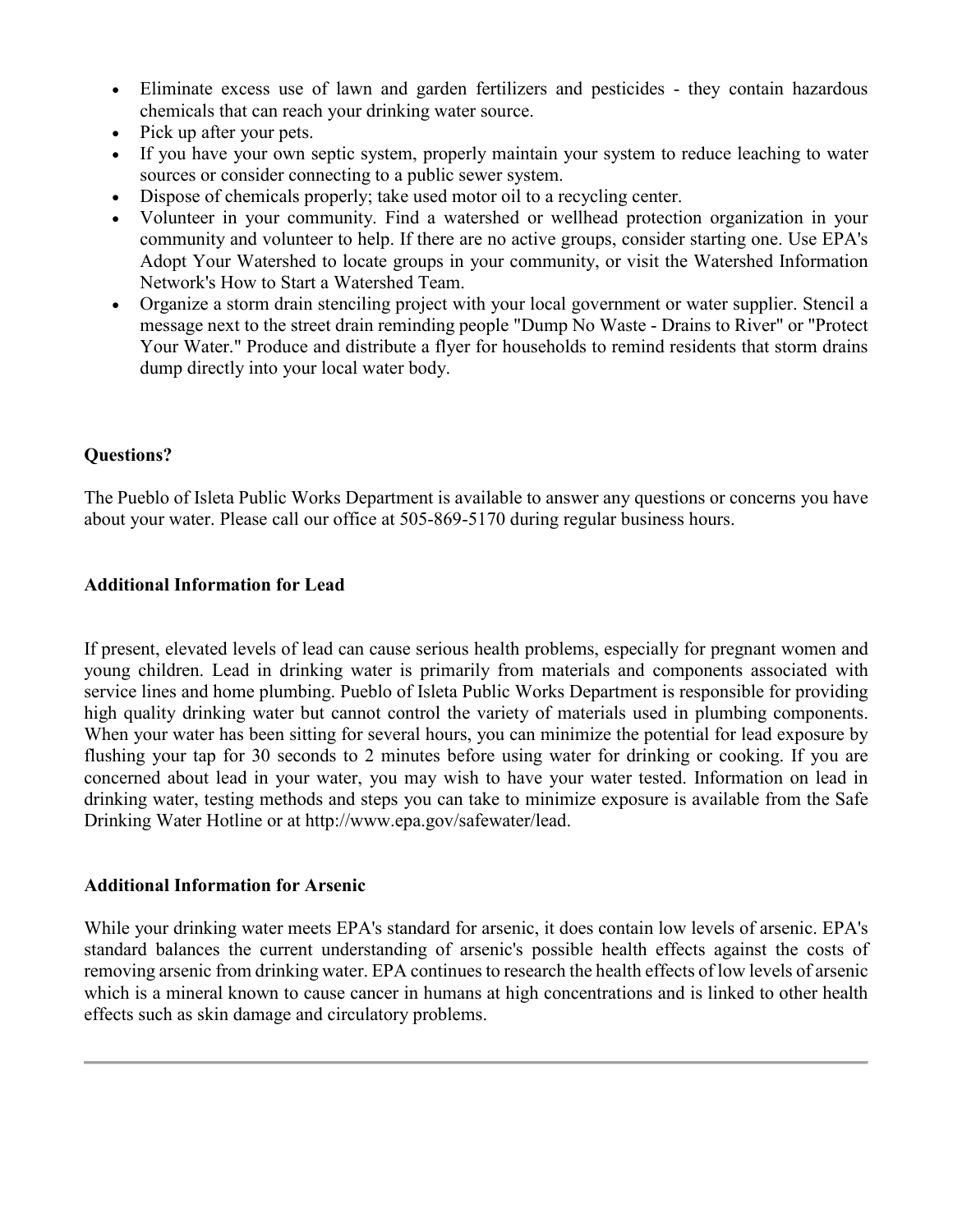# **Water Quality Data Tables**

In order to ensure that tap water is safe to drink, EPA prescribes regulations which limit the amount of contaminants in water provided by public water systems. The table below lists all of the drinking water contaminants that we detected during the calendar year of this report. Although many more contaminants were tested, only those substances listed below were found in your water. All sources of drinking water contain some naturally occurring contaminants. At low levels, these substances are generally not harmful in our drinking water. Removing all contaminants would be extremely expensive and in most cases, would not provide increased protection of public health. A few naturally occurring minerals may actually improve the taste of drinking water and have nutritional value at low levels. Unless otherwise noted, the data presented in this table is from testing done in the calendar year of the report. The EPA requires us to monitor for certain contaminants less than once per year because the concentrations of these contaminants do not vary significantly from year to year, or the system is not considered vulnerable to this type of contamination. As such, some of our data, though representative, may be more than one year old. In this table you will find terms and abbreviations that might not be familiar to you. To help you better understand these terms, we have provided the definitions below the table.

| Detected Regulated Contaminants                     |                                                                                                                   |             |                 |           |           |               |                  |                                                                                                                                    |
|-----------------------------------------------------|-------------------------------------------------------------------------------------------------------------------|-------------|-----------------|-----------|-----------|---------------|------------------|------------------------------------------------------------------------------------------------------------------------------------|
|                                                     |                                                                                                                   |             | <b>Detected</b> | Range     |           |               |                  |                                                                                                                                    |
|                                                     | <b>MCLG</b>                                                                                                       | MCL,        | In              |           |           |               |                  |                                                                                                                                    |
|                                                     | <b>or</b>                                                                                                         | TT, or      | Your            |           |           | <b>Sample</b> |                  |                                                                                                                                    |
| <b>Contaminants</b>                                 | <b>MRDLG</b>                                                                                                      | <b>MRDL</b> | Water           | Low       | High      | Date          | <b>Violation</b> | <b>Typical Source</b>                                                                                                              |
| <b>Disinfectants &amp; Disinfection By-Products</b> |                                                                                                                   |             |                 |           |           |               |                  |                                                                                                                                    |
|                                                     | (There is convincing evidence that addition of a disinfectant is necessary for control of microbial contaminants) |             |                 |           |           |               |                  |                                                                                                                                    |
| Chlorine (as Cl2)<br>(ppm)                          | 4                                                                                                                 | 4           | 1.44            | 0.62      | 1.44      | 2020          | N <sub>o</sub>   | Water additive used to control<br>microbes                                                                                         |
| Haloacetic Acids<br>$(HAA5)$ (ppb)                  | NA                                                                                                                | 60          | 1.42            | <b>NA</b> | <b>NA</b> | 2020          | N <sub>o</sub>   | By-product of drinking water<br>chlorination                                                                                       |
| TTHMs [Total<br>Trihalomethanes]<br>(ppb)           | <b>NA</b>                                                                                                         | 80          | 17.8            | <b>NA</b> | <b>NA</b> | 2020          | No               | By-product of drinking water<br>disinfection                                                                                       |
| <b>Inorganic Contaminants</b>                       |                                                                                                                   |             |                 |           |           |               |                  |                                                                                                                                    |
| Arsenic (ppb)                                       | $\boldsymbol{0}$                                                                                                  | 10          | 4.8             | <b>NA</b> | <b>NA</b> | 2019          | N <sub>o</sub>   | Erosion of natural deposits; Runoff<br>from orchards; Runoff from glass<br>and electronics production wastes                       |
| Barium (ppm)                                        | $\overline{2}$                                                                                                    | 2           | 0.03            | NA        | <b>NA</b> | 2019          | No               | Discharge of drilling wastes;<br>Discharge from metal refineries;<br>Erosion of natural deposits                                   |
| Fluoride (ppm)                                      | $\overline{4}$                                                                                                    | 4           | 0.38            | <b>NA</b> | <b>NA</b> | 2019          | No               | Erosion of natural deposits; Water<br>additive which promotes strong<br>teeth; Discharge from fertilizer and<br>aluminum factories |
| <b>Radioactive Contaminants</b>                     |                                                                                                                   |             |                 |           |           |               |                  |                                                                                                                                    |
| Alpha emitters (pCi/L)                              | $\boldsymbol{0}$                                                                                                  | 15          | $\overline{2}$  | NA        | NA        | 2020          | N <sub>o</sub>   | Erosion of natural deposits                                                                                                        |
| Beta/photon emitters<br>(pCi/L)                     | $\mathbf{0}$                                                                                                      | 50          | 7.15            | NA        | <b>NA</b> | 2020          | No               | Decay of natural and man-made<br>deposits. The EPA considers 50<br>pCi/L to be the level of concern for<br>Beta particles.         |
| Uranium $(ug/L)$                                    | $\mathbf{0}$                                                                                                      | 30          | 7               | <b>NA</b> | NA        | 2020          | No               | Erosion of natural deposits                                                                                                        |

**Detected Regulated Contaminants**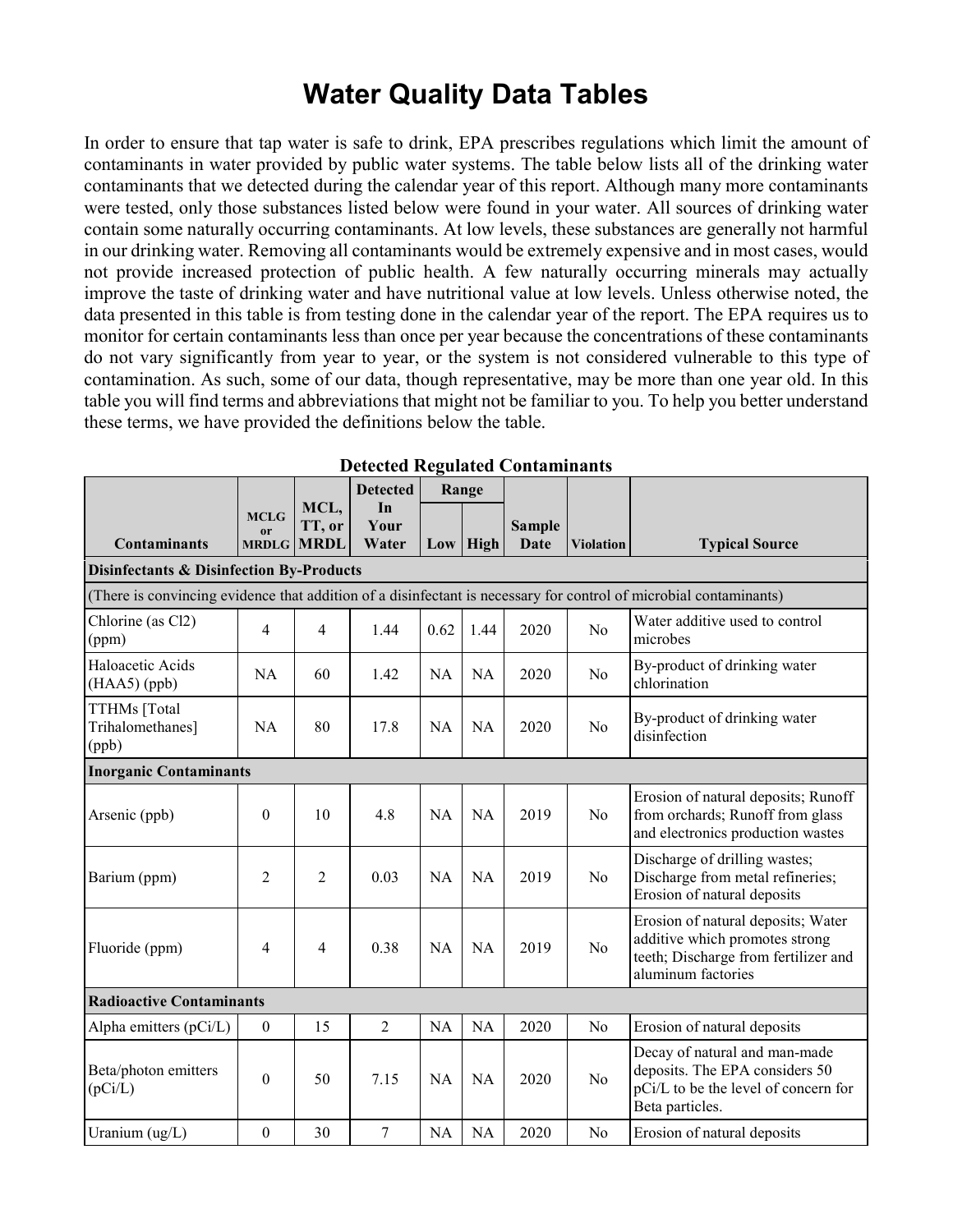| <b>Contaminants</b><br><b>Inorganic Contaminants (Lead and Copper)</b> | ALG AL   |     | 90 <sup>th</sup><br>percentile<br>in Your<br>Water | <b>Sample</b><br>Date | # Samples<br><b>Exceeding</b><br>AL. | <b>Exceeds</b><br>AI. | <b>Typical Source</b>                                                      |
|------------------------------------------------------------------------|----------|-----|----------------------------------------------------|-----------------------|--------------------------------------|-----------------------|----------------------------------------------------------------------------|
| Copper – action level at<br>consumer taps (ppm)                        | 1.3      | 1.3 | 0.12                                               | 2018                  | $\Omega$                             | N <sub>o</sub>        | Corrosion of household<br>plumbing systems; Erosion of<br>natural deposits |
| Lead $-$ action level at<br>consumer taps (ppb)                        | $\theta$ | 15  | 0.7                                                | 2018                  | $\theta$                             | N <sub>o</sub>        | Corrosion of household<br>plumbing systems; Erosion of<br>natural deposits |

# **Undetected Contaminants**

The following contaminants were monitored for in 2020, but were not detected in your water.

| <b>Contaminants</b>                     | $MCLG$   MCL,  <br>or | TT, or | Your | MRDLG MRDL Water Violation | <b>Typical Source</b>                                                                          |
|-----------------------------------------|-----------------------|--------|------|----------------------------|------------------------------------------------------------------------------------------------|
| Nitrate [measured as<br>Nitrogen] (ppm) | 10                    | 10     | ND.  | No                         | Runoff from fertilizer use; Leaching from septic tanks,<br>sewage; Erosion of natural deposits |
| Radium (combined<br>$226/228$ (pCi/L)   |                       |        | ND   | N <sub>o</sub>             | Erosion of natural deposits                                                                    |

| <b>Unit Descriptions</b> |                                                                     |  |  |  |  |
|--------------------------|---------------------------------------------------------------------|--|--|--|--|
| <b>Term</b>              | <b>Definition</b>                                                   |  |  |  |  |
| $\text{ug/L}$            | $\mu$ g/L : Number of micrograms of substance in one liter of water |  |  |  |  |
| ppm                      | ppm: parts per million, or milligrams per liter (mg/L)              |  |  |  |  |
| ppb                      | ppb: parts per billion, or micrograms per liter (µg/L)              |  |  |  |  |
| pCi/L                    | pCi/L: picocuries per liter (a measure of radioactivity)            |  |  |  |  |
| <b>NA</b>                | NA: not applicable                                                  |  |  |  |  |
| ND                       | ND: Not detected                                                    |  |  |  |  |
| NR.                      | NR: Monitoring not required, but recommended.                       |  |  |  |  |

| <b>Important Drinking Water Definitions</b> |                                                                                                                                                                                                        |  |  |  |  |
|---------------------------------------------|--------------------------------------------------------------------------------------------------------------------------------------------------------------------------------------------------------|--|--|--|--|
| Term                                        | <b>Definition</b>                                                                                                                                                                                      |  |  |  |  |
| <b>MCLG</b>                                 | MCLG: Maximum Contaminant Level Goal: The level of a contaminant in drinking water below which<br>there is no known or expected risk to health. MCLGs allow for a margin of safety.                    |  |  |  |  |
| <b>MCL</b>                                  | MCL: Maximum Contaminant Level: The highest level of a contaminant that is allowed in drinking<br>water. MCLs are set as close to the MCLGs as feasible using the best available treatment technology. |  |  |  |  |